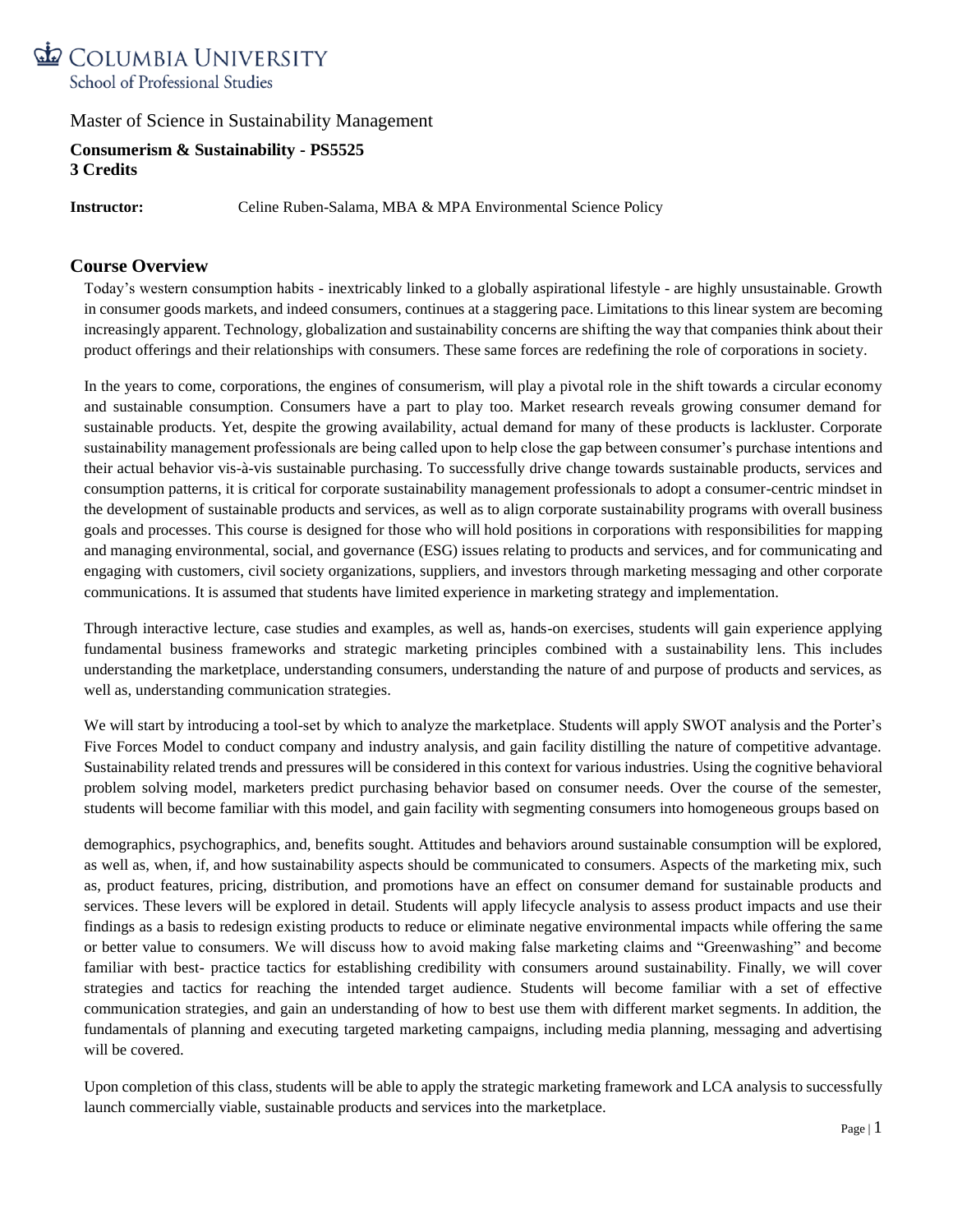

This course satisfies the M.S. in Sustainability Management requirements in Integrative Courses (Area 1) and General and Financial Management (Area 5). This course is also approved for the Certificate in Sustainability Analytics requirement.

## **Learning Objectives**

By the end of this course students will be able to:

- Assess a company's internal strengths and weaknesses, sustainability strategy and performance and its position in the
- marketplace vis-à-vis competitors and identify profitable business opportunities related to achieving sustainability goals
- Use Life-cycle Analysis (LCA) to identify and define the environmental impacts of any given product and distinguish sustainable products from conventional products
- Define and assess alternative strategies to improve product sustainability while maintaining commercial viability using strategic marketing framework to perform product-level market analysis including: sizing, competitive analysis, segmentation, and targeting
- Segment consumers based on needs, behavior and attitudes (product-related and sustainability)
- Use cognitive psychological model to predict consumer behavior in the marketplace
- Craft effective communications and marketing strategies for sustainable products, services, and companies
- Effectively engage consumers, suppliers and other stakeholders in behaviors that enhance sustainability and promote brand value and loyalty.

## **Readings**

#### **Required readings**

- AccountAbility and UN Global Compact. Sustainability Commitments: A Roadmap for Impact and Value Creation. Publication. Switzerland: World Economic Forum, 2013. Print. (7 pages)
- Belz, Frank-Martin. "Marketing in the 21st Century." Business Strategy and the Environment Bus. Strat. Env. 15.3 (2006):139-44. Print. (5 pages) Available online through Columbia University library.
- Bennett, Graceann, and Freya Williams. Mainstream Green: Moving Sustainability from Niche to Normal. Ogilvy & Mather,2011. Print. (66 pages)
- Consumer Goods Forum. The Honest Product Summary. Web. 2018. (1 page)
- Dean, Gregory. "Understanding Consumer Attitudes". Marketography. 17 Oct 2010. Web. (9 pages)
- Doering, Don S., Amy Cassara, Christian Layke, Kanet Ranganathan, Carmen Revenga, Dan Tunstall, and Wendy Vanasselt. Tomorrow's Markets: Global Trends and Their Implications for Business. Washington, DC: World Resources Institute, 2002. Print. (61 pages)
- Ebling. How to take your idea to retail shelves, step by step. Forbes. 29 August 2014. Web (1 page).
- Futerra Sustainability Communications. "Sizzle, the New Climate Message." 2018. Web. (32 pages)
- Fourquadrant. What is a go-to-market strategy. 2018. Web (1 page)
- GoodGuide. Website. <Goodguide.com>. (or download the free app)
- Guides for the Use of Environmental Marketing Claims, § 16 CFR Part 260 (2012). Print. U.S. Federal Trade Commission (36 pages)
- Heinberg, Richard. "The Brief, Tragic Reign of Consumerism—and the Birth of a Happy Alternative." Post Carbon Institute. 14 Apr. 2015. Web. (6 pages)
- How to Conduct an Industry Analysis. Guide. Small Business and Technology Development Center, Web. (4 pages)
- Henderson, et, al. "Nike Considered: Getting Traction on Sustainability." MIT Sloan Management 08-077. Print. (23 pages)
- Kamal, Ashok. "The Not-At-All-Distant Future of Green Gamification."GreenBiz. 31 Oct. 2011. Web. (2 pages)
- Klonski, Evan. How to bring and eco-friendly product to market. Inc. 2018. Web (1 page)
- Kumar, Vinod, Zillur Rahman, A.a. Kazmi, and Praveen Goyal. "Evolution of Sustainability as Marketing Strategy: Beginning of New Era." Procedia - Social and Behavioral Sciences 37 (2012): 482-89. Print. (7 pages)
- Lebow, Victor. "Price Competition in 1955." Journal of Retailing (1955). Print. (7 pages)
- Madeline Dray, Robert Kraynak, Helen Lee, Kristine Schantz. "Exploring the sustainability of Nike Flyknit shoes." ME 589 Winter 2016. Print. (9 pages)
- McDonough, William, and Michael Braungart. Cradle to Cradle: Remaking the Way We Make Things. New York: North Point, 2002. Print. (193 pages)
- Makower,Joel. "State of Green Business Report 2018 GreenBiz Group. 2018. Print. (81 pages)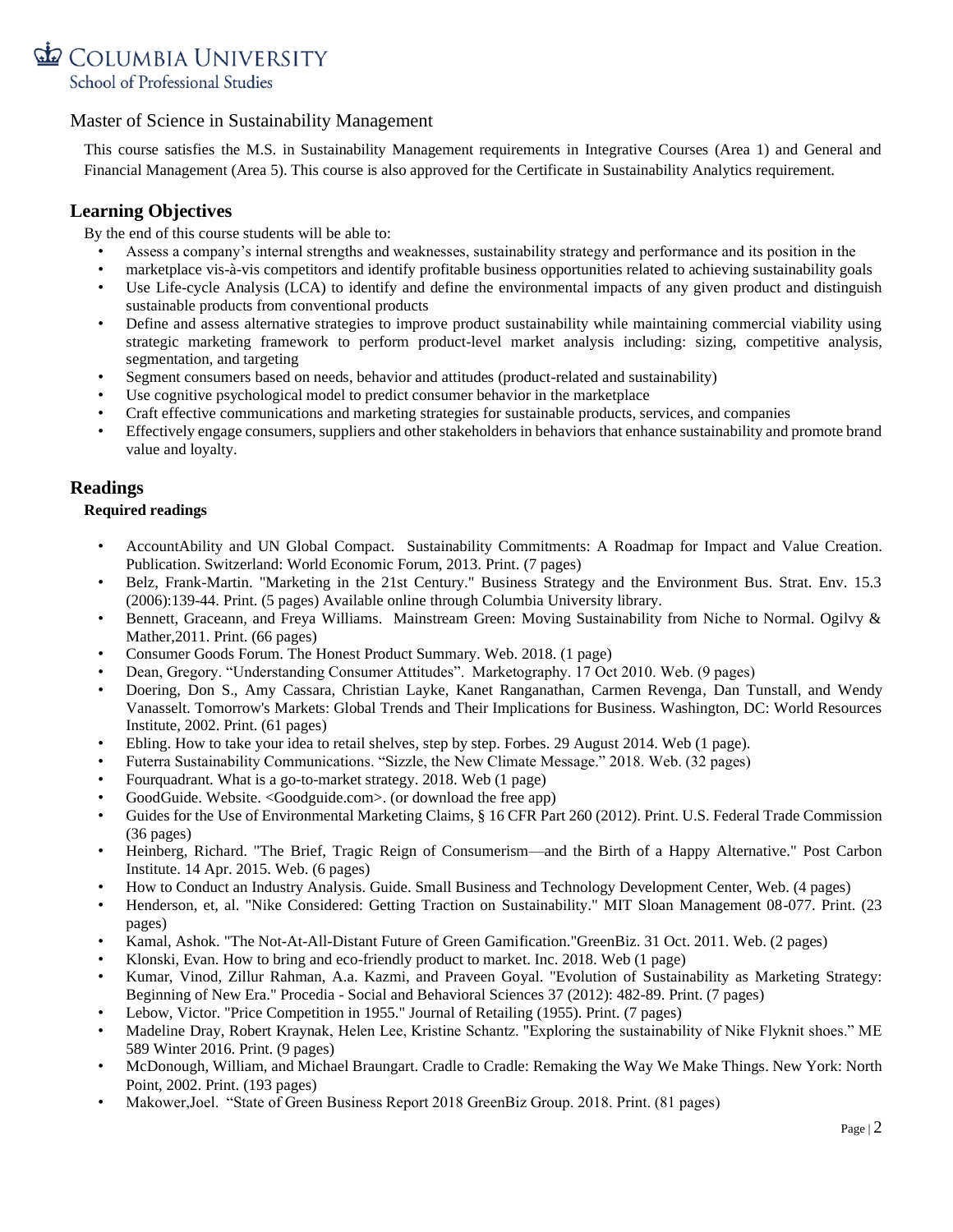COLUMBIA UNIVERSITY

School of Professional Studies

### Master of Science in Sustainability Management

- Markowitz, Ezra, Caroline Hodge, and Gabriel Harp. Connecting on Climate: A Guide to Effective Climate Change Communication. Center for Research on Environmental Decisions and EcoAmerica, 2014. Print. (96 pages)
- Neff, Jack. "FTC Issues Final Version of Green Guides." Ad Age. 1 Oct. 2012. Web. (4 pages)
- Okala Ecodesign Strategy Wheel Okala. 2012. Print. (61 pages)
- O'rourke, Dara, and Abraham Ringer. "The Impact of Sustainability Information on Consumer Decision Making." Journal of Industrial Ecology (2015). Print. (9 pages) Available online through Columbia University library.
- Porter, Michael E. "How Competitive Forces Shape Strategy." Readings in Strategic Management (1989): 133-43. Print. (9 pages). Available online through Columbia University library.
- Prahalad, C. K. "Bottom of the Pyramid as a Source of Breakthrough Innovations." Journal of Product Innovation Management J Prod Innov Manag 29.1 (2011): 6-12. Print. (7 pages) Available online through Columbia University library.
- Purkayastha, Debapratim, and Rajiv Fernando. "The Body Shop: Social Responsibility or Sustained Greenwashing." Case Studies in Sustainability Management and Strategy: The Oikos Collection. Sheffield: Greenleaf, 2007. Print. (23 pages) Available here, Reference #: 707-006-1
- Purely Branded. The 4 Ps of Marketing. Web. (1 page)
- Ramirez, Edward. "The Consumer Adoption of Sustainability-Oriented Offerings: Toward a Middle-Range Theory." The Journal of Marketing Theory and Practice 21.4 (2013): 415-28. Print. (13 pages) Available online through Columbia University library.
- Rangan, V. Kasturi. Population Services International: The Social Marketing Project in Bangladesh. Boston, MA: Harvard Business School, 1985. Print. (19 pages)
- Savic, Sasha. 5-secrets-making-winning-media-plan. Adweek. 27 June 2016. Web. (1 page)
- "Selling Sustainability, A Primer for Marketers." Sustainable Lifestyles Frontier Group. 2015. Print. (20 pages)
- Sustainable Brands. Enabling the Good Life Summary. Web. 2018. (1 page)
- Turner, Rita. "Discourses of Consumption in US-American Culture." Sustainability 2.7 (2010): 2279-301. Web. (24 pages)
- Wessley, Tami. "Top 10 Most Effective Marketing Strategies." Weidert Group. 20 Aug 2012. Web. (3 pages)

#### **Recommended readings**

- Accenture Strategy. Supply Chain Sustainability Revealed: A Country Comparison. CDP. 2015. Print. (21 pages)
- Arratia, Ramon. "The Corporate Sustainability beauty Contest: Making Room for Full Product Transparency" CSRWire. 23 January 2013. Web. (3 pages)
- Christensen, M. Clay. "Competing Against Luck" Harper Collins. 2016. Print. (233 pages)
- Cholette, S. Sustainable Supply Chain Basics. Leonard Transportation Center at CSU San Bernardino. Print. (17 pages)
- Consumer Goods Forum. The Honest Product Full Guide. Web. 2018. (20 pages)
- Drumwright, M.E., John A. Quelch, and J. Yao. Proctor & Gamble Company: Lenor Refill Package. Harvard Business School, 1991. Print. HBS Case Study. (18 pages)
- Earle, Jennifer. "What's so funny about sustainability?" Futerra. 18 October 2015. Web. (2 pages)
- Ellen MacArthur Foundation, "Towards A Circular Economy: Business Rationale for an Accelerated Transition" Ellen MacArthur Foundation. 2 December 2015. Web. (20 pages)
- Goucher-Lambert, Kosa, and Jonathan Cagan. "The Impact of Sustainability on Consumer Preference Judgments of Product Attributes." J. Mech. Des Journal of Mechanical Design 137.8 (2015): 081401. Print. (10 pages) Available online through Columbia University library.
- Greenwald, Michelle. "You're Not as 'Green' as You Think Inc. Magazine. 19 March 2012. Web. (2 pages)
- Luxe Digital. "Sustainable Luxury: Millenials Buy Into Socially Consious Brands. March 2018. Web. (1 page)
- Natural Marketing Institute. Understanding the LOHAS Consumer. Natural Marketing Institute. 2008. Print. (166 pages)
- No Impact Man Trailer. Perf. Colin Beavan, Michelle Conlin. Youtube, 29 July 2009. Web. (2:23 mins)
- "Particular about Particulates." The Economist. The Economist Newspaper, 14 Jan. 2016. Web. (2 pages) Available on Canvas
- Petersen, Francine Espinoza. "Six Must Dos for Successful Luxury Goods Marketing." The Guardian. 25 Nov. 2014. Web. (3 pages)
- Quraishi, Jen. "Fiji Water Sued for Greenwashing." Mother Jones. 7 January 2011. Web. (2 pages)
- Sustainable Brands. Enabling the Good Life Full Report. Web. 2018. (1 page)
- TerraChoice. Seven Sins of Greenwashing Underwriters Laboratories. 2010. Print. (31 pages)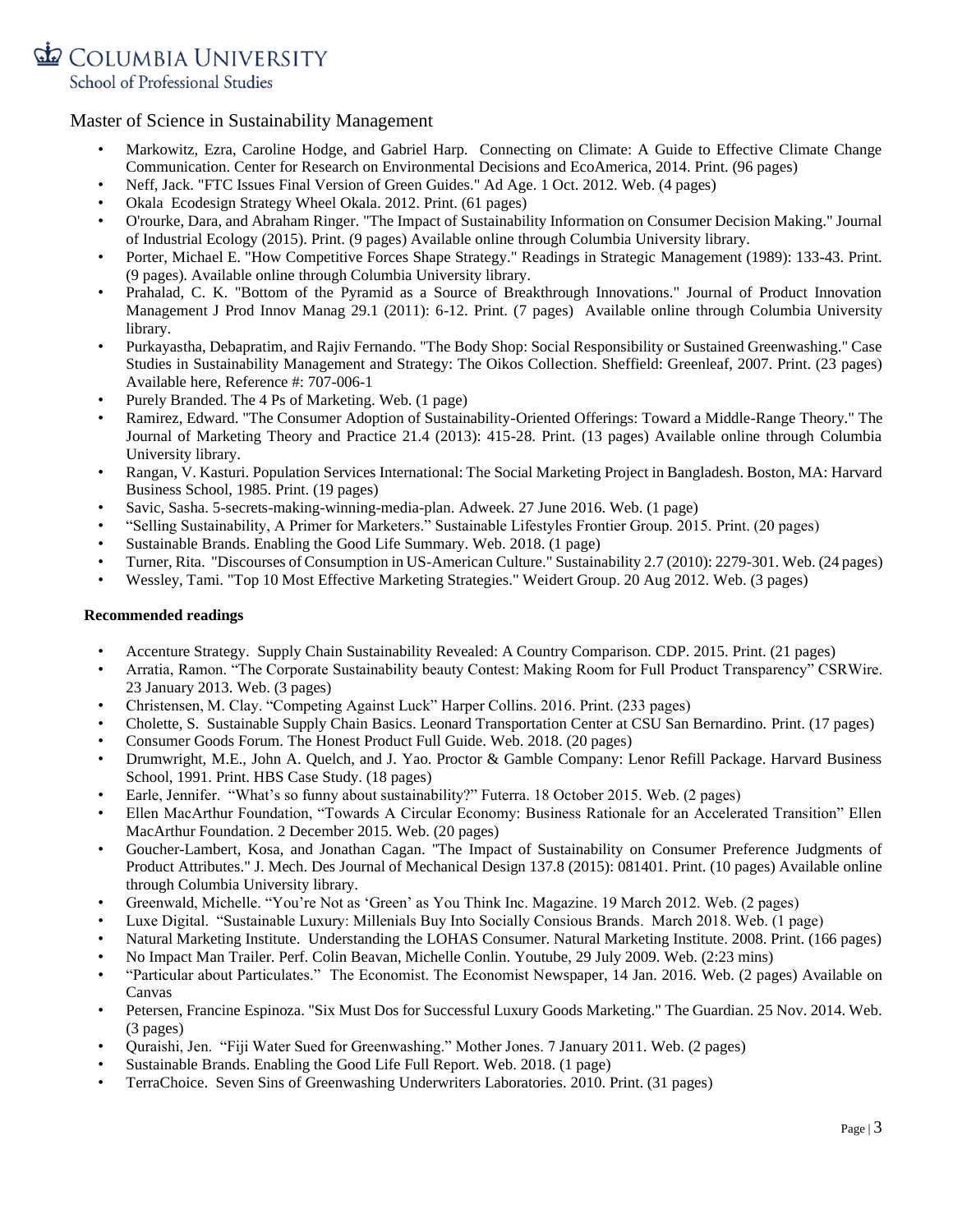

#### **Resources**

#### **Columbia University Library**

Columbia's extensive library system ranks in the top five academic libraries in the nation, with many of its services and resources available online: [http://library.columbia.edu/.](http://library.columbia.edu/)

#### **SPS Academic Resources**

The Office of Student Life and Alumni Relations (SLAR) provides students with academic counseling and support services such as online tutoring and career coaching: [http://sps.columbia.edu/student-life-and-alumni-relations/academic-resources.](http://sps.columbia.edu/student-life-and-alumni-relations/academic-resources)

#### **Software**

[Sustainable Minds LCA Software \(S](http://www.sustainableminds.com/get-started)ubscription type: Student)

#### **Newsletters**

In order to keep up with current events, please subscribe to at least two newsletters from the following sites:

- http://3blmedia.com/
- http://www.theguardian.com/us/environment
- http://www.csrwire.com/
- http://green.blogs.nytimes.com/
- http://www.corporateregister.com/
- http://www.environmentalleader.com/
- http://www.greenbiz.com/
- http://grist.org/
- http://www.sustainablebrands.com/
- http://www.responsible-investor.com/
- http://www.socialfunds.com
- http://www.greenerchoices.org/
- http://www.goodguide.com/#
- http://www.newdream.org/
- http://www.treehugger.com/

#### **Footprint Calculators**

Use the following links to online calculators to complete your writing assignment for week 2.

- **Ecological**
- Carbon
- Water
- Slavery

## **Course Requirements (Assignments)**

#### **Participation – 10% of final grade**

Attendance alone does not count towards your participation grade. Active class participation is critical and will be tracked by the TA. You may also gain participation credit by making two comments per week on the discussion forum in addition to your weekly writing assignment.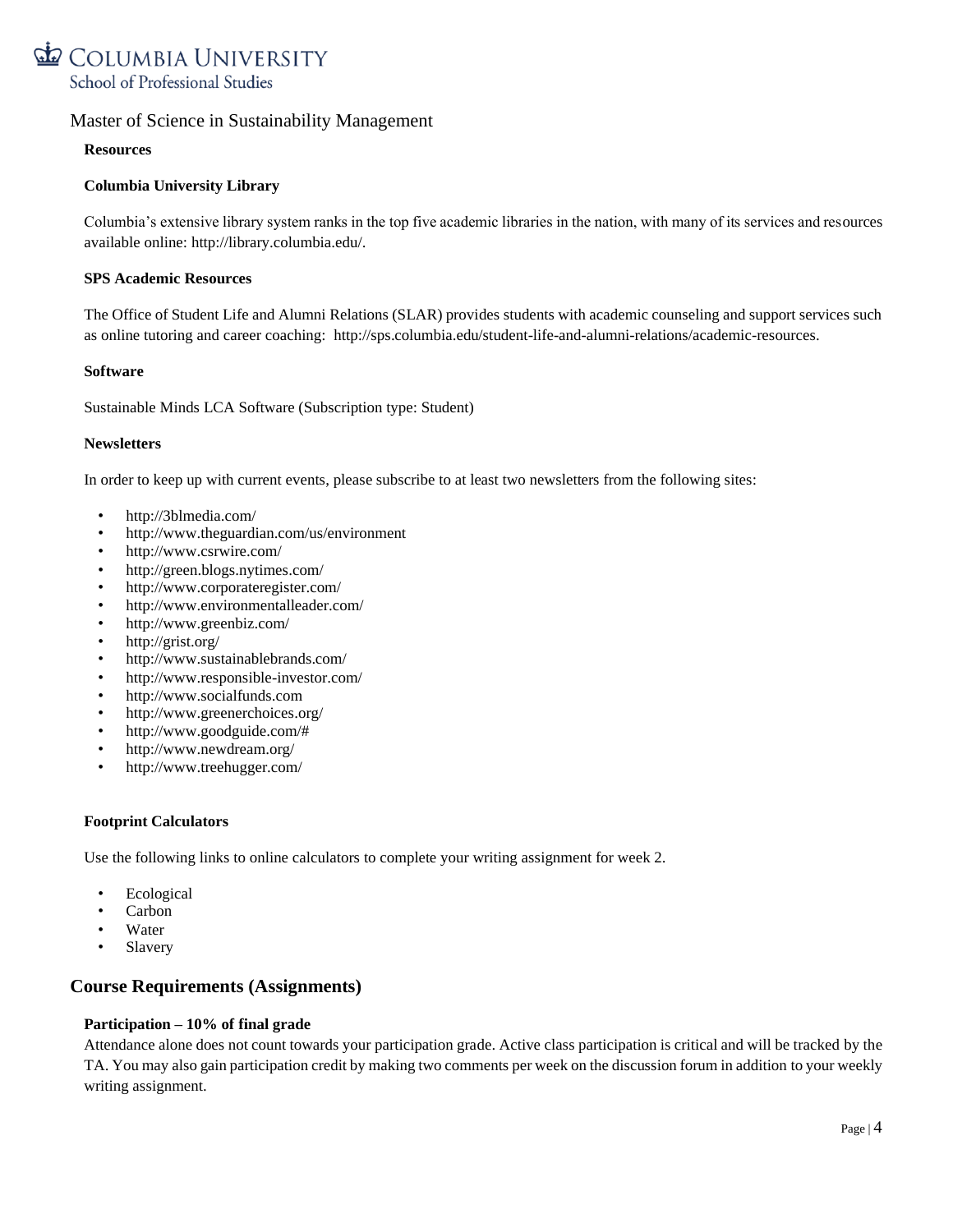

In total, there are 12 assignments for this class. During the course of the semester, students will complete a term project in groups, producing a term project report and delivering a presentation. The remaining ten assignments consist of weekly, writing assignments. The details of each of these assignments, follows.

#### **10 Point-of-View Writing Assignments – 45% of final grade**

For 10 classes, you will be asked to share your point-of-view, in 250 words or less, on specified writing assignments relating to the class topic and weekly readings. Writing assignments are designed to provide students with the opportunity to internalize each week's class topic and, over the course of the semester, build a tool kit to achieve all of the course objectives. Each student's work will be evaluated individually, by the TA and lecturer, on a weekly basis, according criteria outlined below in the section Evaluation/Grading.

#### **Term Project: Product Redesign & Launch – 45% of final grade (Report 30%, Presentation 15%)**

Over the course of the semester, in groups of four (4), you will create a proposal for the redesign of a product or servi ce produced by a Fortune 1000 company that improves on the existing product's ecological footprint, while maintaining mainstream appeal and commercial viability. The proposal will include your go-to-market plan. Deliverables for the term project include a 15-20 page report, as well as a 20 minute, group, oral presentation with presentation slides.

Term project shall demonstrate that students have achieved the learning goals for the course and shall cover the following: Background research

- Product-level market analysis including: sizing, competitive analysis, segmentation, and targeting
- Corporate sustainability profile and sustainability context
- SWOT Analysis

#### Redesign concept

- Life-cycle Analysis (LCA) Analysis
- Ecological impact of redesign
- Commercial viability of redesign

#### Go-to-Market Plan

- Marketing strategy
- Articulation of target segments
- Distribution strategy
- Key messages and marketing communications

For the report, student's work will be evaluated, as a group, by the lecturer, according to the criteria outlined below in the section Evaluation/Grading. Student's presentations will combine an individual and group grading components, according to the criteria outlined below in the section Evaluation/Grading.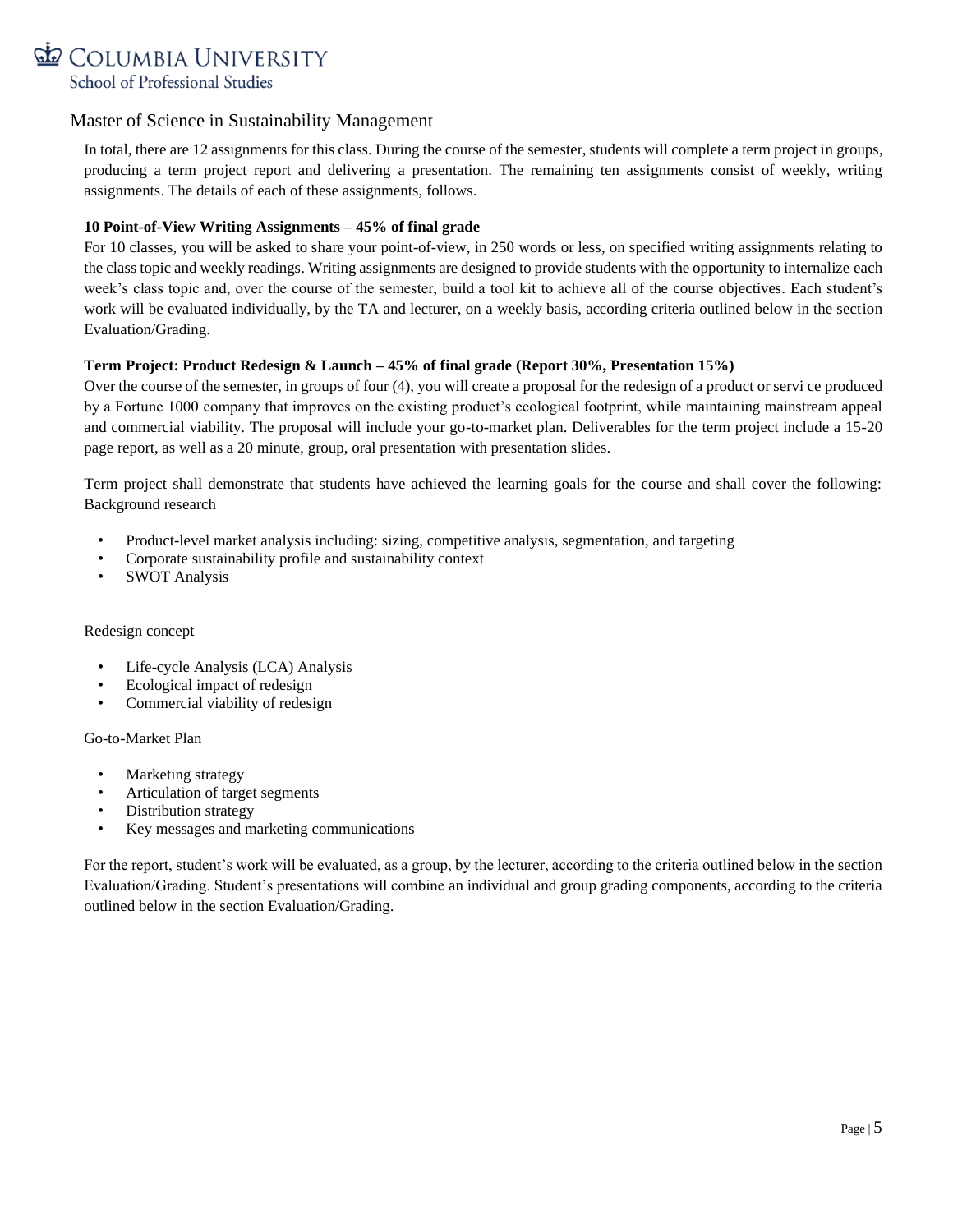# COLUMBIA UNIVERSITY School of Professional Studies

### Master of Science in Sustainability Management

## **Evaluation/Grading**

Final course grades will be assigned by the lecturer. The grade break-down is as follows:

| <b>ASSIGNMENT</b>                    | % Weight |
|--------------------------------------|----------|
| Participation                        | 10%      |
| 10 Point-of-View Writing Assignments | 45%      |
| <b>Term Project Report</b>           | 30%      |
| Term Project Presentation            | 15%      |

The details for evaluation and grading of each of these assignments, follows.

#### **Participation – 10% of final grade**

Attendance alone does not count towards your participation grade. Active class participation is critical and will be tracked by the TA. You may also gain participation credit by making two comments per week on the discussion forum in addition to your weekly writing assignment.

#### **10 Point-of-View Writing Assignments – 45% of final grade**

Each Point-of-View writing assignment is worth 4.5% of final grade, in total, the 10 Point-of-View writing assignments account for 45% of your final grade.

The lecturer and TA will assign numeric grades from 0-100 based on the weighted average of the following evaluation criteria: a) Point of view – did you answer the question and take a strong stance (45%)

b) Supporting evidence – did you use examples from your experience, readings, current events to prove your point (45%)

c) Writing style and grammar – is it easy for the reader to grasp your main point and is the writing error free (10%)

All postings should be submitted no later than two days before class meets, before Midnight. Assignments submitted late with permission from the instructor will be marked down one half letter grade.

#### **Term Project: Product Redesign & Launch – 45% of final grade (Report 30%, Presentation 15%)**

Over the course of the semester, in groups of five, you will create a proposal for the redesign of a product or service produced by a Fortune 1000 company that improves on the existing product's ecological footprint, while maintaining mainstream appeal and commercial viability. The proposal will include your go-to-market plan. Group term project reports shall demonstrate that students have achieved the learning goals for the course. Deliverables for the term project include a 15-20 page report, as well as a 20 minute, group, oral presentation with presentation slides.

#### **Term Project Report – 30% of final grade**

In a 15-20 page report, worth 30% of your final grade, you will outline your group's product redesign proposal, as well as the research and analysis behind it. The lecturer will assign numeric grades on the Term Project Report, from 0-100 based on the weighted average of the following evaluation criteria:

#### *Background research (25%)*

- Product-level market analysis including: sizing, competitive analysis, segmentation, and targeting
- Corporate sustainability profile and sustainability context
- SWOT Analysis

#### *Redesign concept (50%)*

- Life-cycle Analysis (LCA) Analysis
- Ecological impact of redesign
- Commercial viability of redesign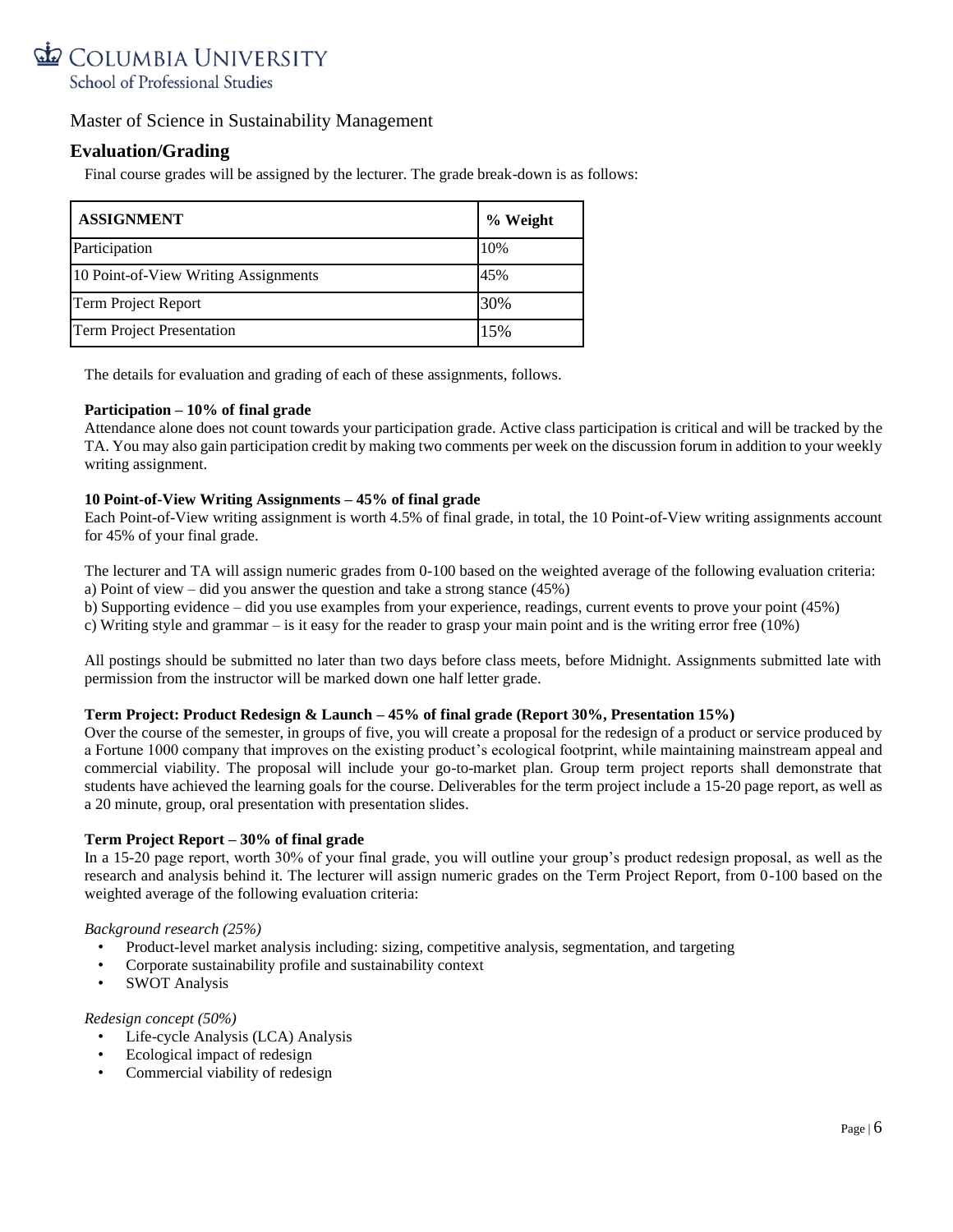

*Go-to-Market Plan (25%)*

- Marketing strategy
- Articulation of target segments
- Distribution strategy
- Key messages and marketing communications

#### **Oral Presentation and Slides – 15% of final grade**

In a 20-minute presentation, worth 15% of your final grade, your group will present the highlights of your proposal. Student peers will assign numeric grades for Oral Presentations, from 0-100 based on the weighted average of the following evaluation criteria:

- Group grade for presentation content (25%)
- Group grade for presentation style and layout (25%)
- Individual grade for presentation delivery style (50%)

The following clarifies how points awarded to individual assignments translate into letter grades for the course: A+ is for extraordinary work, above & beyond;  $A = 93-100$ ,  $A = 90-92$ , B+=87-89, B= 84-86, B-=80-83, C+=77-79, C=74-76, C-=70-73, D=66-69, F= 65 or fewer.

## **Course Policies**

#### *Participation and Attendance*

This class will be co-created by students through their discoveries and contributions. Attendance alone does not count towards your grade. Active participation in class discussions is critical, and will be tracked. You may also gain participation credit by making two comments per week on the discussion forum. Your participation will require that you answer questions, defend your point of view, and challenge the point of view of others. You are expected to do all assigned readings, attend all class sessions, and engage with others in online discussions. Please arrive for class on time, attend all classes, and to stay until the end of class. If you need to miss a class or leave early for any reason, please discuss the absence with the instructor and/or TA in advance

#### *Late work*

Assignments must be submitted on time, according to the due dates in the course syllabus. Assignments submitted late will be marked down one half letter grade.

Work that is not submitted on the due date noted in the course syllabus without advance notice and permission from the instructor will be graded down  $1/3$  of a grade for every day it is late (eg., from a B+ to a B).

#### *Citation & Submission*

All written assignments must use MLA citation format, cite sources, and be submitted to the course website.

### **School Policies**

#### *Copyright Policy*

Please note—Due to copyright restrictions, online access to this material is limited to instructors and students currently registered for this course. Please be advised that by clicking the link to the electronic materials in this course, you have read and accept the following:

The copyright law of the United States (Title 17, United States Code) governs the making of photocopies or other reproductions of copyrighted materials. Under certain conditions specified in the law, libraries and archives are authorized to furnish a photocopy or other reproduction. One of these specified conditions is that the photocopy or reproduction is not to be "used for any purpose other than private study, scholarship, or research." If a user makes a request for, or later uses, a photocopy or reproduction for purposes in excess of "fair use," that user may be liable for copyright infringement.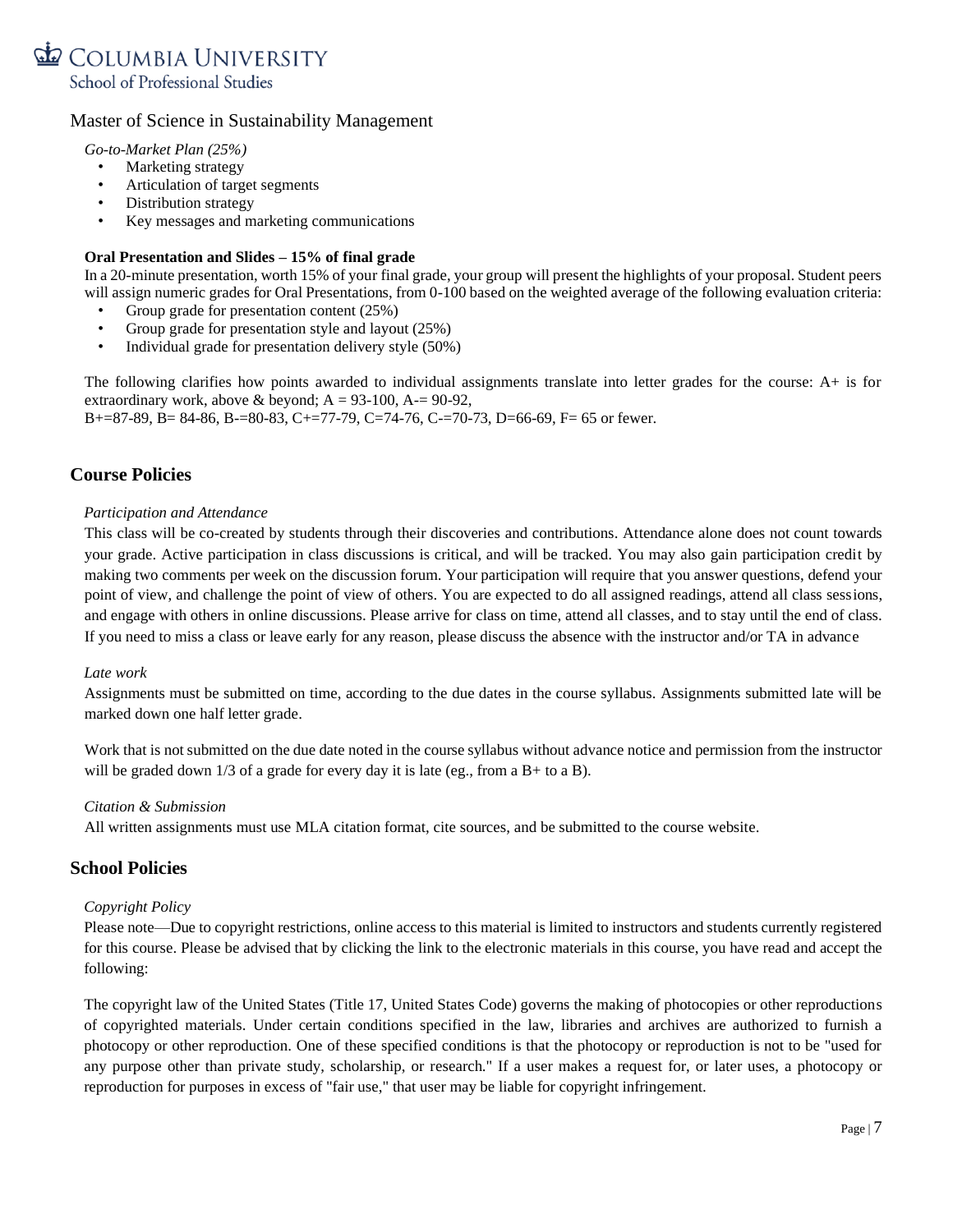

#### *Academic Integrity*

Columbia University expects its students to act with honesty and propriety at all times and to respect the rights of others. It is fundamental University policy that academic dishonesty in any guise or personal conduct of any sort that disrupts the life of the University or denigrates or endangers members of the University community is unacceptable and will be dealt with severely. It is essential to the academic integrity and vitality of this community that individuals do their own work and properly acknowledge the circumstances, ideas, sources, and assistance upon which that work is based. Academic honesty in class assignments and exams is expected of all students at all times.

SPS holds each member of its community responsible for understanding and abiding by the SPS Academic Integrity and Community Standards posted at [http://sps.columbia.edu/student-life-and-alumni-relations/academic-integrity-and-community](http://sps.columbia.edu/student-life-and-alumni-relations/academic-integrity-and-community-standards)[standards.](http://sps.columbia.edu/student-life-and-alumni-relations/academic-integrity-and-community-standards) You are required to read these standards within the first few days of class. Ignorance of the School's policy concerning academic dishonesty shall not be a defense in any disciplinary proceedings.

#### *Accessibility*

Columbia is committed to providing equal access to qualified students with documented disabilities. A student's disability status and reasonable accommodations are individually determined based upon disability documentation and related information gathered through the intake process. For more information regarding this service, please visit the University's Health Services website: [http://health.columbia.edu/services/ods/support.](http://health.columbia.edu/services/ods/support)

## **Course Schedule/Course Calendar**

| <b>Session</b>                                            | <b>Topics and Activities</b>                                                                             | Readings (due Tuesdays for<br>class)                                                                                                                                                                                                                                                  | <b>Assignments (due Sunday</b><br>before class)                                                                                             |
|-----------------------------------------------------------|----------------------------------------------------------------------------------------------------------|---------------------------------------------------------------------------------------------------------------------------------------------------------------------------------------------------------------------------------------------------------------------------------------|---------------------------------------------------------------------------------------------------------------------------------------------|
| WEEK 1                                                    | Topics                                                                                                   | <b>Required Reading</b>                                                                                                                                                                                                                                                               | Assignments                                                                                                                                 |
| <b>CONSUMERISM</b><br><b>AND</b><br><b>SUSTAINABILITY</b> | <i>*Course Overview</i><br>*History and Impacts of<br>Consumerism<br>*Evolution of Marketing             | * Heinberg, Richard. "The<br>Tragic Reign of<br>Brief,<br>Consumerism—and the Birth<br>of a Happy Alternative." Post<br>Carbon Institute. 14 Apr.<br>2015. Web. (6 pages)                                                                                                             | *Personal bio due<br>*Subscribe to at least<br>two<br>listed<br>newsletters<br>the<br>in<br>of<br>this<br>'Resource'<br>section<br>syllabus |
|                                                           | *Responsible<br>Consumption?<br>Activities<br>*Introductions<br>*Course Overview<br>*Interactive Lecture | <b>Recommended Reading</b><br>"Price<br>∗<br>Lebow,<br>Victor.<br>Competition in<br>1955." Journal of Retailing<br>(1955). Print. (7 pages)<br>*Ellen MacArthur Foundation,<br>"Towards"<br>Circular<br>$\mathbf{A}$<br>Economy: Business Rationale<br>for an Accelerated Transition" | Project Milestone<br>Form Term Project teams                                                                                                |
|                                                           |                                                                                                          | Ellen MacArthur Foundation. 2<br>December 2015. Web. (20<br>pages)                                                                                                                                                                                                                    |                                                                                                                                             |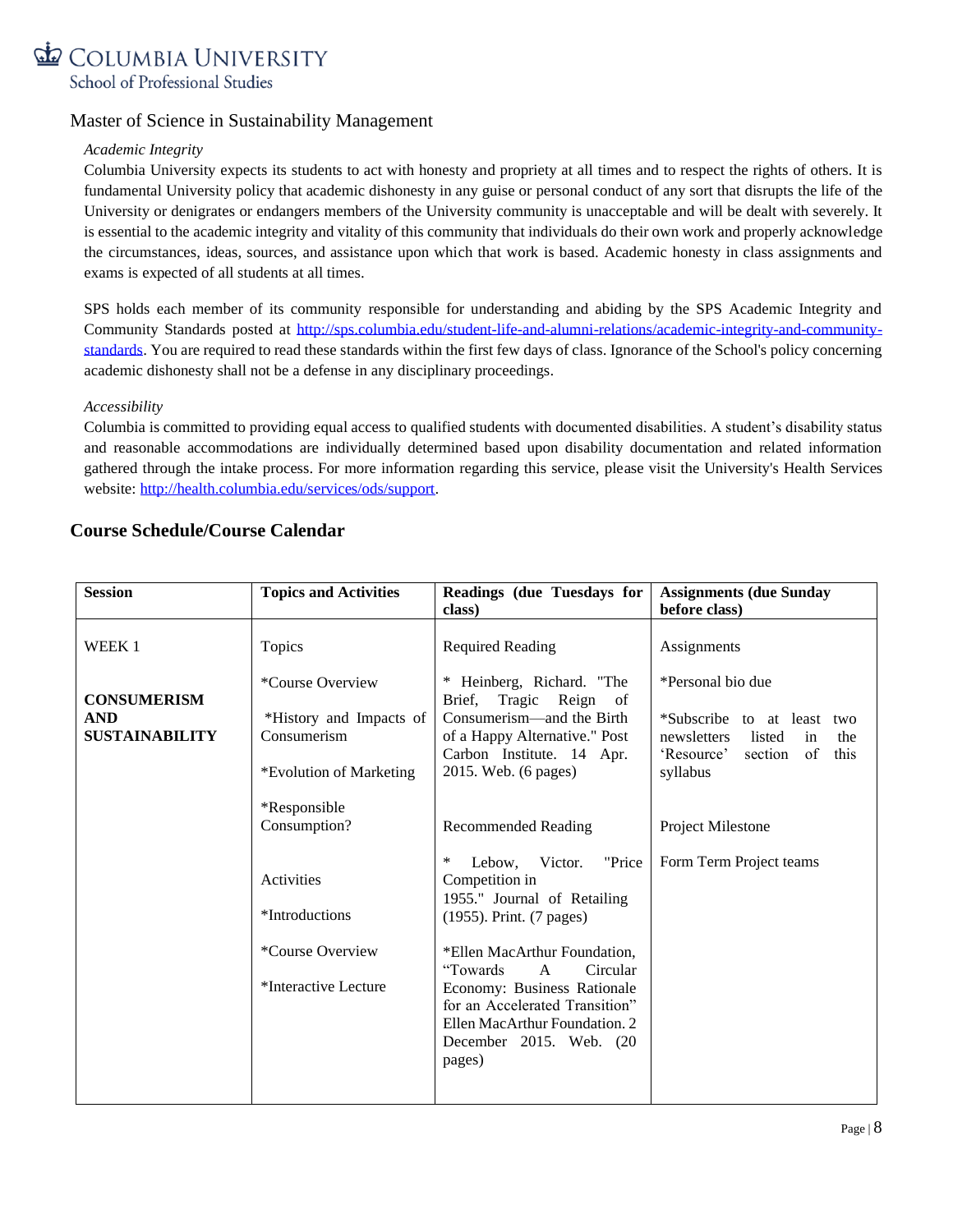# COLUMBIA UNIVERSITY School of Professional Studies

| WEEK 2                               | Topics                                                                | <b>Required Reading</b>                                                                                                                                                          | Assignment (                                                                                                                                     |
|--------------------------------------|-----------------------------------------------------------------------|----------------------------------------------------------------------------------------------------------------------------------------------------------------------------------|--------------------------------------------------------------------------------------------------------------------------------------------------|
| <b>STRATEGIC</b><br><b>MARKETING</b> | * Marketing Strategy<br>$\ast$<br>Strategic<br>Marketing<br>Framework | * Cradle to Cradle.<br>Intro and Chapter 1, p. 3-44<br>$(41$ pages)                                                                                                              | 250-word posting<br>about the global impacts of<br>your lifestyle based on your<br>ecological, carbon, water and<br>slavery<br>footprint<br>(use |
|                                      | *Unique Value<br>Proposition (UVP)                                    | ∗<br>Ramirez, Edward.<br>"The<br>Consumer<br>Adoption<br>of<br>Sustainability-Oriented                                                                                           | calculators<br>provided<br>in<br>'Resources'<br>section).                                                                                        |
|                                      | * Sustainable Marketing<br>Activities                                 | Offerings: Toward a Middle-<br>Range Theory." The Journal of<br>Marketing Theory and Practice<br>21.4 (2013): 415-28. Print. (13                                                 | 1. What are the<br>impacts of your lifestyle?<br>Any surprises? How do you                                                                       |
|                                      |                                                                       | pages)                                                                                                                                                                           | compare to others?                                                                                                                               |
|                                      | * Interactive lecture                                                 | ∗<br>Frank-Martin.<br>Belz,                                                                                                                                                      | 2. Include suggestions for                                                                                                                       |
|                                      | *Footprint discussion                                                 | "Marketing in the<br>21st<br>Century."<br><b>Business</b><br>Strategy and the<br>Environment Bus. Strat. Env.                                                                    | reducing your personal impact.<br>Are they practical? How much<br>control do you have over your<br>impact?                                       |
|                                      |                                                                       | 15.3 (2006):<br>139-44. Print.<br>(5)<br>pages)<br>online<br>Available<br>through<br>Columbia University library.                                                                | 3. Discuss pros and cons of the<br>calculators and whether or not<br>they are useful to consumers.                                               |
|                                      |                                                                       | <b>Recommended Reading</b><br>$\ast$<br>Victor.<br>"Price<br>Lebow,<br>Competition in<br>1955." Journal of Retailing<br>(1955). Print. (7 pages)<br>*Ellen MacArthur Foundation, | Project Milestone<br>Form Term Project teams                                                                                                     |
|                                      |                                                                       | "Towards<br>Circular<br>A<br>Economy: Business Rationale<br>for an Accelerated Transition"<br>Ellen MacArthur Foundation. 2<br>December 2015. Web. (20<br>pages)                 |                                                                                                                                                  |
| WEEK 3                               | Topics                                                                | <b>Required Reading</b>                                                                                                                                                          | Assignment                                                                                                                                       |
| <b>SIZING UP</b>                     | *Market Analysis                                                      | * Porter, Michael E. "How<br>Competitive Forces Shape                                                                                                                            | A 250-word posting<br>about the green gap.                                                                                                       |
| <b>THE MARKET</b>                    | *4 Cs of Marketing                                                    | Strategy."<br>Readings<br>in<br>Strategic<br>Management<br>(1989): 133-43. Print. (9)                                                                                            | 1. Do consumers<br>behave                                                                                                                        |
|                                      | *Competitive Advantage                                                | pages).                                                                                                                                                                          | rationally in relation to their<br>beliefs about environmental                                                                                   |
|                                      | *Porter's 5 Forces                                                    | *How to Conduct an Industry                                                                                                                                                      | sustainability?                                                                                                                                  |
|                                      | *SWOT Analysis                                                        | Guide.<br>Small<br>Analysis.                                                                                                                                                     |                                                                                                                                                  |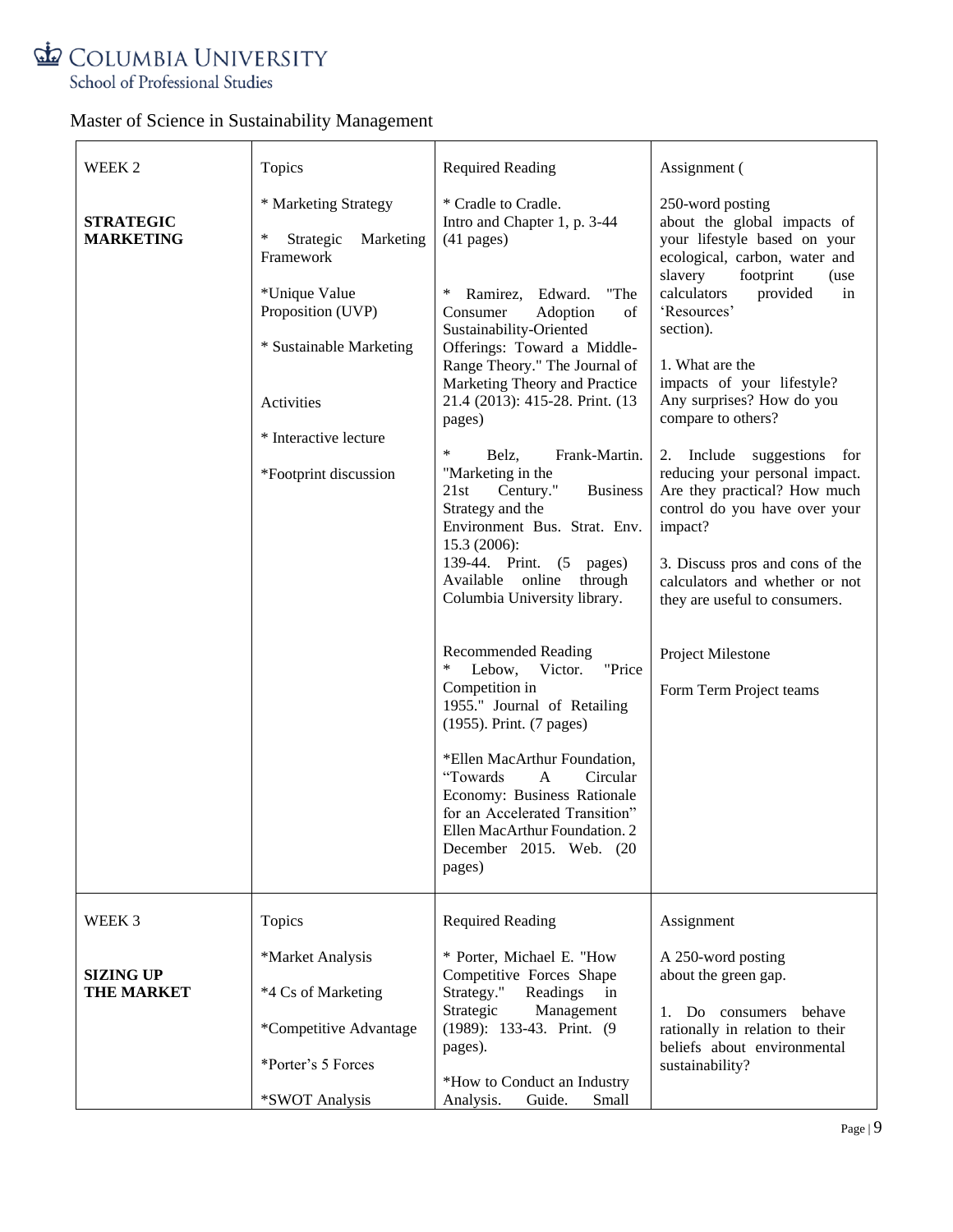

|                                    | Activities<br>*Interactive Lecture<br>*Discussion                                                                                                                                                                                                                                  | Business and Technology<br>Development Center, Web. (4<br>pages)<br>* Cholette, S. Sustainable<br>Basics.<br>Supply<br>Chain<br>Leonard<br>Transportation<br><b>CSU</b><br>San<br>Center<br>at<br>Bernardino. Print. (17 pages)<br><b>Recommended Reading</b><br>* Accenture Strategy. Supply<br>Chain Sustainability Revealed:<br>A Country Comparison. CDP.<br>2015. Print. (21 pages)                                                                       | 2. Why is it more important to<br>change people's behaviors than<br>to change their attitudes and<br>beliefs?<br>3. Who is responsible for<br>negative product impacts in the<br>use $phase - the consumers who$<br>use the products or companies<br>that supply them?<br>Term project<br>Milestone<br>Submit team list for term<br>including<br>$3 - 5$<br>project,<br>suggested companies for term<br>project.                                                                                                          |
|------------------------------------|------------------------------------------------------------------------------------------------------------------------------------------------------------------------------------------------------------------------------------------------------------------------------------|----------------------------------------------------------------------------------------------------------------------------------------------------------------------------------------------------------------------------------------------------------------------------------------------------------------------------------------------------------------------------------------------------------------------------------------------------------------|---------------------------------------------------------------------------------------------------------------------------------------------------------------------------------------------------------------------------------------------------------------------------------------------------------------------------------------------------------------------------------------------------------------------------------------------------------------------------------------------------------------------------|
| WEEK 4                             | Topics                                                                                                                                                                                                                                                                             | <b>Required Reading</b>                                                                                                                                                                                                                                                                                                                                                                                                                                        | Assignment                                                                                                                                                                                                                                                                                                                                                                                                                                                                                                                |
| <b>CONSUMER</b><br><b>BEHAVIOR</b> | *Cognitive behavioral<br>problem<br>solving<br>model<br>*Predicting Behavior<br>*Conspicuous<br>Consumption<br>*Sustainability as<br>a differentiator<br>Acquisition,<br>*Customer<br>and Lifetime<br>Loyalty,<br>Value<br>*Changing Behavior<br>*Changing Attitudes<br>Activities | *Mainstream Green: Moving<br>Sustainability from Niche to<br>Normal.<br>p. 1-23, 116-131 (39 pages)<br>*Dean.<br>Gregory.<br>"Understanding<br>Consumer<br>Attitudes".<br>Marketography. 17<br>Oct 2010. Web. (9 pages)<br>* Sizzle, the New Climate<br>Message.<br>Futerra<br>Sustainability<br>Communications. 2018. Web.<br>(32 pages)<br>$*$ The<br>Honest<br>Product<br>Summary. Consumer Goods<br>Forum. Web. 2018. (1 page)<br>* Enabling the Good Life | 250-word posting<br>analyzing one of the following<br>industries:<br>Apparel,<br>Alcoholic<br>Automotive,<br>Beverages or Household and<br><b>Personal Products</b><br>Analyze<br>the<br>industry<br>1.<br>dynamics in terms of Porter's 5<br>Forces.<br>2. Identify one key sustainability<br>trend for the industry.<br>3. Explain how this trend will<br>affect industry competitive<br>dynamics in the long term.<br><b>Term Project Milestone</b><br>Submit company selection for<br>term project. Include list of 3 |
|                                    | *Interactive Lecture                                                                                                                                                                                                                                                               | Summary.<br>Sustainable<br>Brands. Web. 2018. (1 page)                                                                                                                                                                                                                                                                                                                                                                                                         | suggested products for term<br>project $(2/15)$                                                                                                                                                                                                                                                                                                                                                                                                                                                                           |
|                                    | *Discussion                                                                                                                                                                                                                                                                        | <b>Recommended Reading</b><br>* The Honest Product Full<br>Consumer<br>Guide.<br>Goods<br>Forum. Web. 2018. (20 pages)                                                                                                                                                                                                                                                                                                                                         |                                                                                                                                                                                                                                                                                                                                                                                                                                                                                                                           |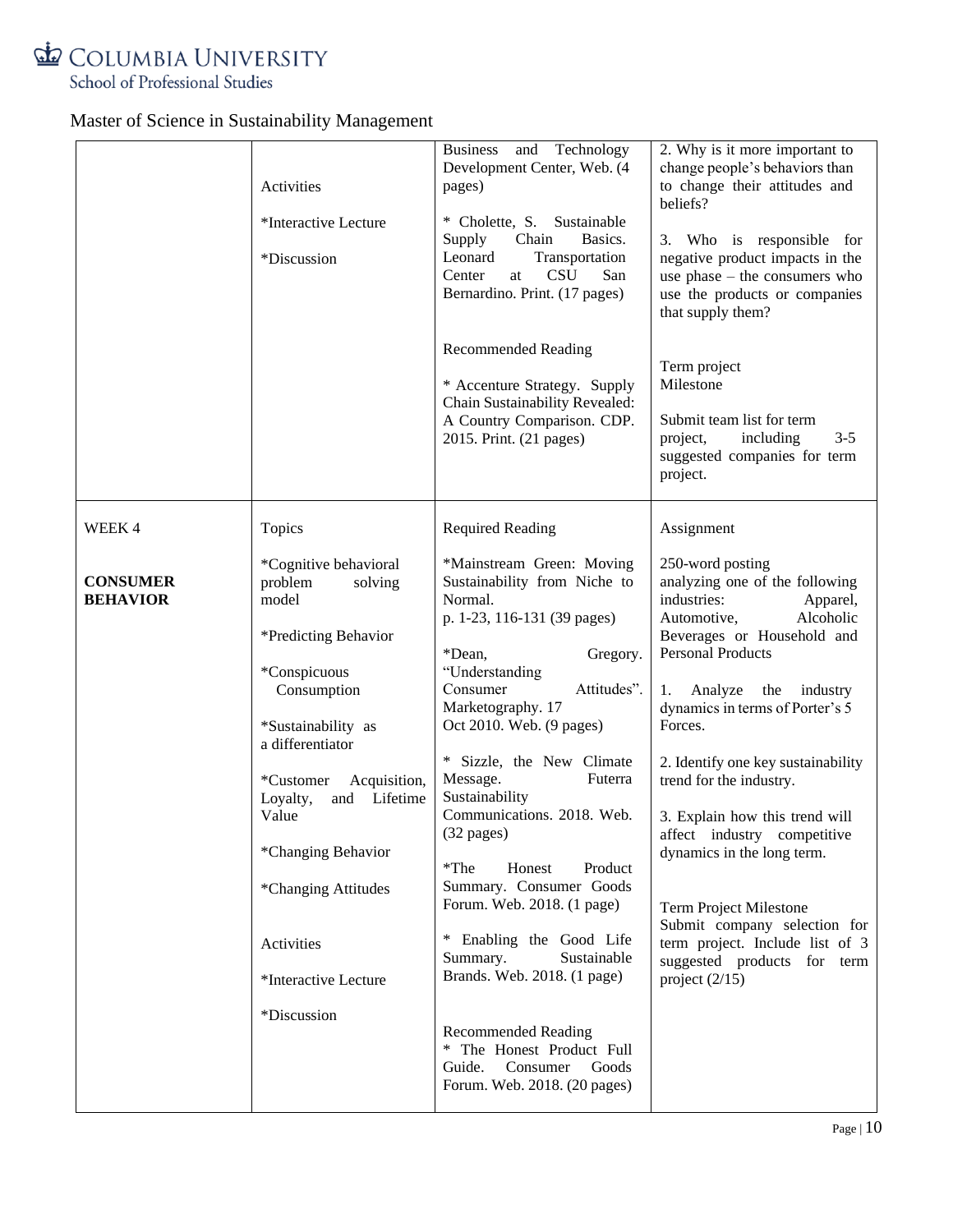

|                                                       |                                                                                                                                                                     | * Enabling the Good Life Full<br>Report . Sustainable Brands.<br>Web. 2018. (1 page)<br>* Carvalho, Bárbara Leão De,<br>Maria De Fátima Salgueiro,<br>and Paulo Rita. "Consumer<br>Sustainability Consciousness:<br>Dimensional<br>Five<br>A<br>Construct."<br>Ecological<br>Indicators 58 (2015): 402-10.<br>Print. (8 pages)<br>* Turner, Rita. "Discourses of<br>Consumption in US-American<br>Culture." Sustainability 2.7<br>(2010): 2279-301. Web. (24)<br>pages) |                                                                                                                                                                                                                                                                                                                                                                                                                                                                                                               |
|-------------------------------------------------------|---------------------------------------------------------------------------------------------------------------------------------------------------------------------|-------------------------------------------------------------------------------------------------------------------------------------------------------------------------------------------------------------------------------------------------------------------------------------------------------------------------------------------------------------------------------------------------------------------------------------------------------------------------|---------------------------------------------------------------------------------------------------------------------------------------------------------------------------------------------------------------------------------------------------------------------------------------------------------------------------------------------------------------------------------------------------------------------------------------------------------------------------------------------------------------|
| WEEK 5                                                | Topics                                                                                                                                                              | <b>Required Reading</b>                                                                                                                                                                                                                                                                                                                                                                                                                                                 | Assignment                                                                                                                                                                                                                                                                                                                                                                                                                                                                                                    |
| <b>SEGMENTATION</b><br><b>AND</b><br><b>TARGETING</b> | *Consumer's Needs<br>*Benefits-based<br>Segmentation<br>*LOHAS<br>*Luxury<br>*Bottom of the Pyramid<br>Activities<br>*Interactive Lecture<br>*Segmentation Workshop | *Mainstream Green: Moving<br>Sustainability from Niche to<br>Normal.<br>p. 24-33, p. 92-131 (58 pages)<br>* Prahalad, C. K. "Bottom of<br>the Pyramid as a Source of<br>Breakthrough<br>Innovations."<br>Journal<br>of<br>Product<br>Innovation<br>Management J Prod Innov<br>Manag 29.1 (2011): 6-12.<br>Print. (7 pages)<br>*Selling<br>Sustainability,<br>$\mathbf{A}$<br>Sustainable Lifestyles Frontier<br>Group. 2015. Print. (20 pages)                          | 250-words posting<br>about using GoodGuide.com<br>(or free app) to review a product<br>you currently use.<br>1. Before using GoodGuide,<br>explain what you like about<br>the product and brand. What<br>benefits do you derive from it?<br>2. Look up your product on<br>GoodGuide. What are some<br>pros and cons from an ESG<br>perspective?.<br>3. Did the results surprise you?<br>Primer for Marketers.   Explain whether or not you will<br>alter your purchasing habits<br>based on the results<br>of |
|                                                       |                                                                                                                                                                     | <b>Recommended Reading</b><br>$\ast$<br>"Sustainable<br>Luxury:<br>Millenials Buy Into Socially<br>Consious Brands.<br>Luxe<br>Digital. March 2018. Web. (1<br>page)<br>* Petersen, Francine Espinoza.<br>"Six Must Dos for Successful<br>Luxury Goods Marketing."                                                                                                                                                                                                      | GoodGuide.<br><b>Term Project Milestone</b><br>Submit product selection for<br>term project.                                                                                                                                                                                                                                                                                                                                                                                                                  |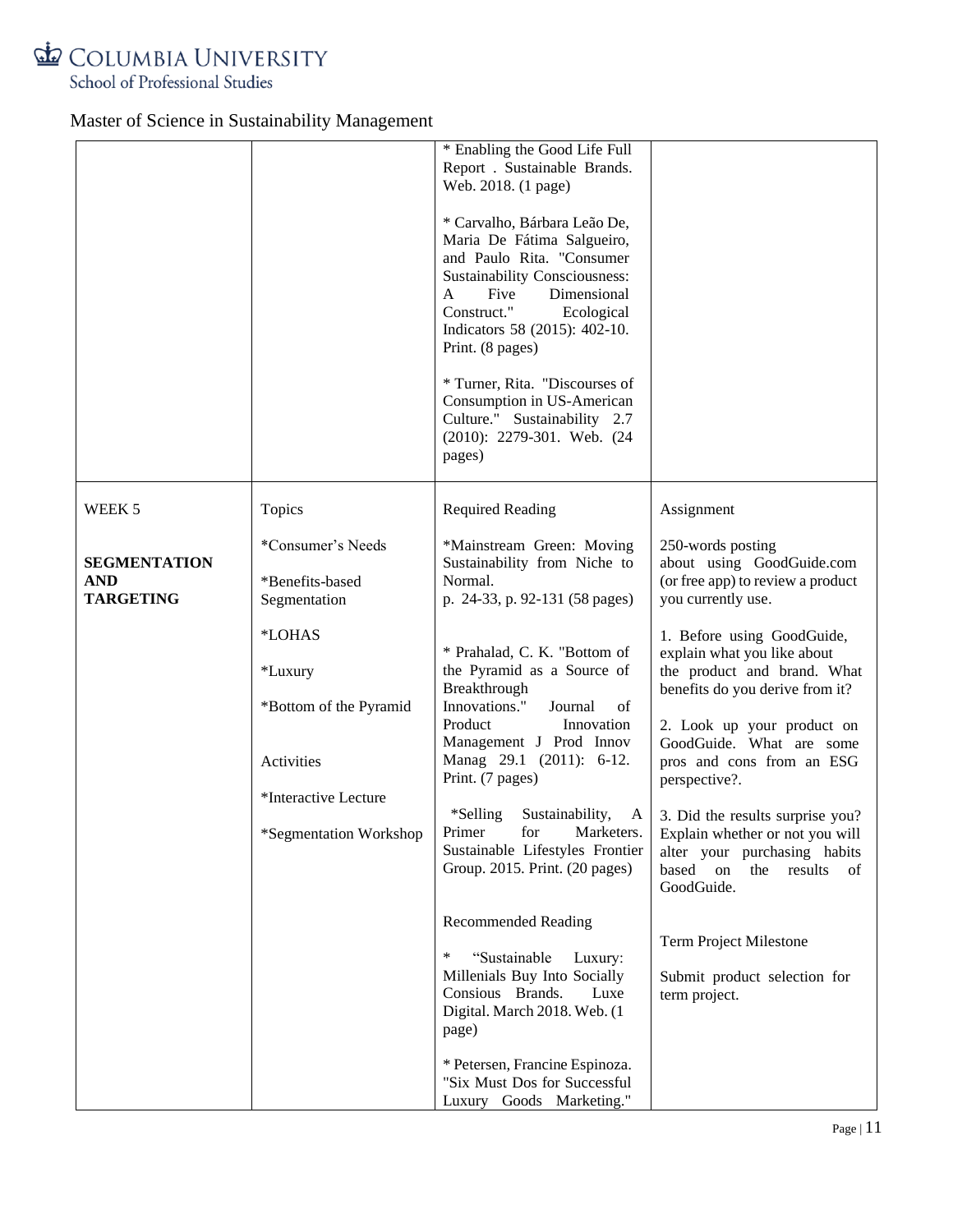

School of Professional Studies

|                                                      |                                                                                     | The Guardian. 25 Nov. 2014.<br>Web. (3 pages)<br>∗<br>Natural<br>Marketing<br>Institute. Understanding the<br>LOHAS Consumer. Natural<br>Marketing Institute. 2008.<br>Print. (166 pages)                                                                                                                                                                                                                                                                      |                                                                                                                                |
|------------------------------------------------------|-------------------------------------------------------------------------------------|----------------------------------------------------------------------------------------------------------------------------------------------------------------------------------------------------------------------------------------------------------------------------------------------------------------------------------------------------------------------------------------------------------------------------------------------------------------|--------------------------------------------------------------------------------------------------------------------------------|
| WEEK 6                                               | Topics                                                                              | <b>Required Reading</b>                                                                                                                                                                                                                                                                                                                                                                                                                                        | Assignment                                                                                                                     |
| <b>PRODUCT PROFILES</b>                              | *Products<br>$\&$<br>Product<br>Portfolios                                          | *Cradle to Cradle<br>Chapter 2, and 3, p. 45-91<br>$(46 \text{ pages})$                                                                                                                                                                                                                                                                                                                                                                                        | 500-word posting analyzing<br>and quantifying the ESG<br>hotspots of your product (1 per                                       |
| <b>LIFECYLE</b><br>&<br><b>ASSESSMENT</b>            | *What is a sustainable<br>product?<br>*Life Cycle Analysis<br>(LCA)<br>*"Hot Spots" | *Dara O'Rourke and Abraham<br>"The<br>Ringer.<br>Impact<br>of<br>Sustainability Information on<br>Consumer Decision Making."<br>$(9$ pages)                                                                                                                                                                                                                                                                                                                    | group).<br>Come to class prepared to use<br>the eco-design strategies wheel<br>to design a few prosed<br>reduction strategies. |
|                                                      | Activities<br>*Interactive Lecture<br>*Nike<br>Case<br>Study<br>Discussion          | <b>Recommended Reading</b><br>* Greenwald, Michelle. "You're<br>Not as<br>'Green' as You Think<br>Inc.<br>Magazine. 19<br>March 2012. Web. (2 pages)<br>Ramon.<br>"The<br>*Arratia,<br>Corporate Sustainability beauty<br>Contest: Making Room for Full<br>Transparency"<br>Product<br>CSRWire. 23 January 2013.<br>Web. (3 pages)<br>*Christensen,<br>Clay.<br>M.<br>"Competing Against<br>Luck"<br>Harper Collins. 2016. Print.<br>Chapters 1 & 2 (40 pages) | Term Project Milestone<br>List product materials and<br>input/output lifecycle map                                             |
| WEEK 7<br><b>SUSTAINABILITY</b><br><b>STRATEGIES</b> | Topics<br>*Change Strategies and<br>the "UVP"<br>*Role of Branding<br>Activities    | <b>Required Reading</b><br>*Mainstream Green: Moving<br>Sustainability from Niche to<br>Normal.<br>p.34-73 (39 pages)<br>* Cradle to Cradle - Chapter 4,<br>$5$ , and                                                                                                                                                                                                                                                                                          | Assignment<br>TBD<br>Term Project Milestone<br>Book meeting with Prof                                                          |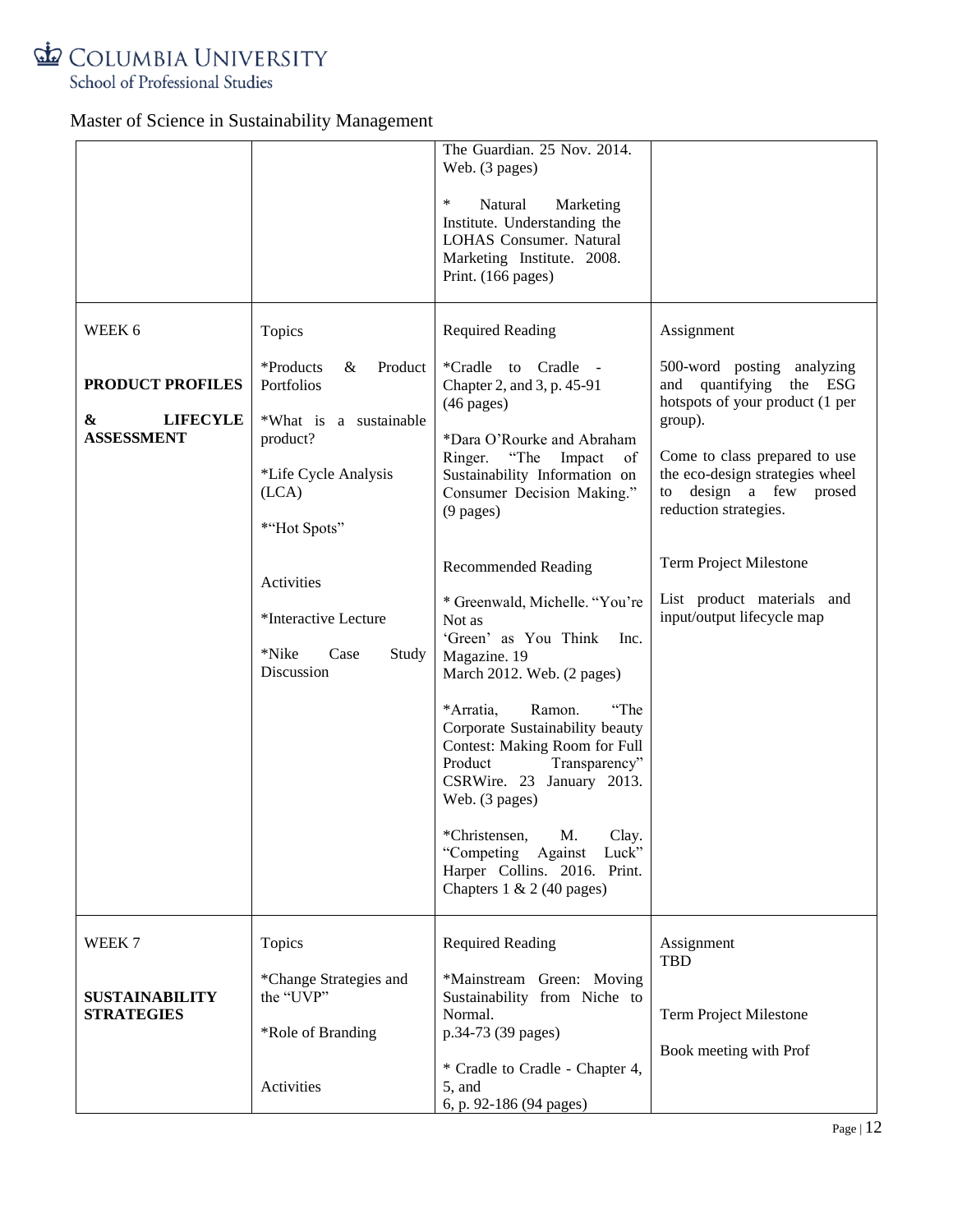

|                                           | *Interactive Lecture                         |                                                                                                                                                                                                                                                                                                                                | Finalize the LCA analysis for the                                                                                                                                                             |
|-------------------------------------------|----------------------------------------------|--------------------------------------------------------------------------------------------------------------------------------------------------------------------------------------------------------------------------------------------------------------------------------------------------------------------------------|-----------------------------------------------------------------------------------------------------------------------------------------------------------------------------------------------|
|                                           | *LCA Workshop                                | *Okala Ecodesign Strategy<br>Wheel<br>Okala. 2012. Print. (61 pages)                                                                                                                                                                                                                                                           | base case product for your term<br>project. $(3/8)$                                                                                                                                           |
|                                           |                                              | *Madeline<br>Robert<br>Dray,<br>Kraynak, Helen Lee, Kristine<br>Schantz.<br>"Exploring<br>the<br>sustainability of Nike Flyknit<br>shoes." ME 589 Winter 2016.<br>Print. (9 pages)<br>*Henderson, et, al. "Nike<br>Considered: Getting Traction on<br>Sustainability." MIT<br>Sloan<br>Management 08-077. Print. (23<br>pages) |                                                                                                                                                                                               |
|                                           |                                              | <b>Recommended Readings</b><br>*Ellen MacArthur Foundation,<br>"Towards A Circular Economy:<br>Business Rationale for an<br>Accelerated Transition" Ellen<br>Foundation.<br>MacArthur<br>2<br>December<br>2015. Web. (20)<br>pages)                                                                                            |                                                                                                                                                                                               |
| WEEK 8                                    | Topics<br>*The Marketing $Mix - 4Ps$         | <b>Required Reading</b>                                                                                                                                                                                                                                                                                                        | Assignment                                                                                                                                                                                    |
| GO-TO<br><b>MARKET</b><br><b>STRATEGY</b> | Activities<br><i>*Lecture</i><br>*Discussion | * Ebling. How to take your idea<br>to retail shelves, step by step.<br>Forbes. 29 August 2014. Web (1<br>page).<br>*The 4 Ps of Marketing. Purely<br>Branded.                                                                                                                                                                  | 250-words posting discussing<br>whether or not sustainability is<br>"mainstream." Provide evidence<br>from your own experience as well<br>as from the readings to back up<br>your assertions. |
|                                           |                                              | * Klonski, Evan. How to bring<br>and eco-friendly product to<br>market. Inc. 2018. Web (1 page)<br>* What is a go-to-market<br>strategy. Fourquadrant. 2018.<br>Web (1 page)                                                                                                                                                   | Term Project Milestone<br>Brainstorm redesign ideas and<br>in<br>Sustainable<br>test<br>Minds<br>software                                                                                     |
|                                           |                                              | <b>Recommended Reading</b><br>*Ellen MacArthur Foundation,<br>"Towards A Circular Economy:<br><b>Business</b><br>Rationale for<br>an                                                                                                                                                                                           |                                                                                                                                                                                               |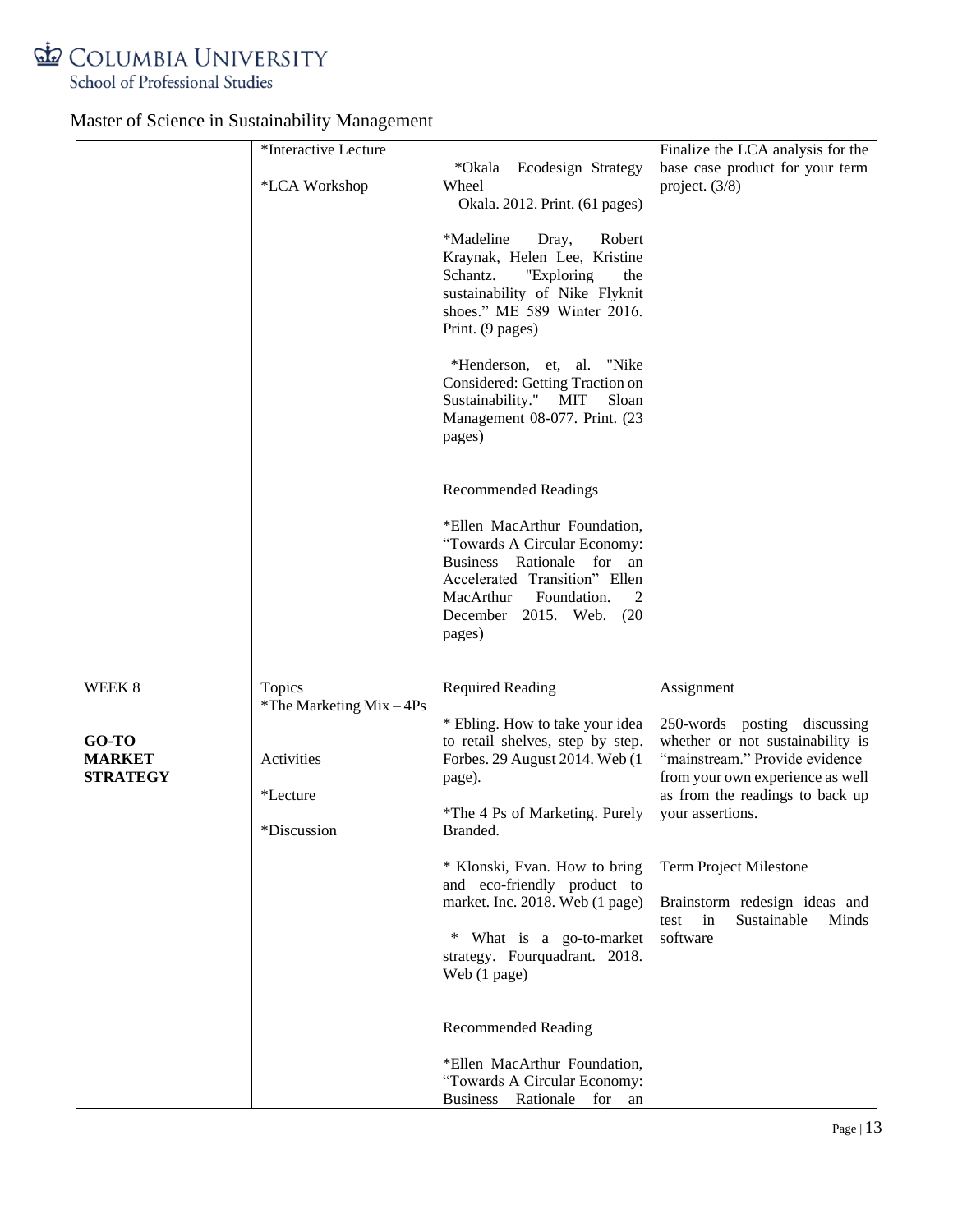

|                                       |                                                                        | Accelerated Transition" Ellen<br>MacArthur<br>Foundation.<br>2<br>December 2015. Web. (20<br>pages)                                                                             |                                                                                                                 |
|---------------------------------------|------------------------------------------------------------------------|---------------------------------------------------------------------------------------------------------------------------------------------------------------------------------|-----------------------------------------------------------------------------------------------------------------|
|                                       |                                                                        | * Drumwright, M.E., John A.<br>Quelch, and J. Yao. Proctor &<br>Gamble Company: Lenor Refill<br>Package. Harvard Business<br>School, 1991. Print. HBS Case<br>Study. (18 pages) |                                                                                                                 |
| WEEK 9                                | Topics                                                                 | <b>Required Reading</b>                                                                                                                                                         | Assignment                                                                                                      |
| <b>CVS</b><br><b>HEALTH</b>           | * What is a sustainable<br>product?                                    | *CVS Health 2018 CSR Report                                                                                                                                                     | N/A                                                                                                             |
| <b>SUSTAINABLE</b><br><b>PRODUCTS</b> | Activities                                                             | <b>Recommended Reading</b><br>*TBD                                                                                                                                              | Term Project Milestone<br>Refine redesign concepts                                                              |
|                                       | *Interactive Lecture                                                   |                                                                                                                                                                                 |                                                                                                                 |
|                                       | *Guests: CVS<br>Health<br>CSR/Sustainability Team                      |                                                                                                                                                                                 |                                                                                                                 |
| WEEK 10                               | Topics                                                                 | <b>Required Reading</b><br>*Mainstream Green: Moving                                                                                                                            | Assignment                                                                                                      |
| <b>KEY MESSAGES</b>                   | *Closing the Intention<br>Gap                                          | Sustainability from Niche to<br>Normal. p. 74-91 (17 pages)                                                                                                                     | 250-word posting<br>assessing a green advertisement.                                                            |
|                                       | *<br>Effective<br><b>Communication Strategies</b><br>* Partnering with | *Selling*<br>Sustainability,<br>A<br>Primer<br>for<br>Marketers.<br>Sustainable Lifestyles Frontier<br>Group. 2015. Print. (20 pages)                                           | 1. Select a print or digital ad (no<br>video)<br>for a green product/service.<br>Attach your ad to the posting. |
|                                       | Consumers<br>* Fun Theory and                                          | " Markowitz, Ezra, Caroline<br>Hodge, and Gabriel Harp.<br>Connecting on Climate: A                                                                                             | 2. Assess the product on its<br>benefits to consumers and on its<br>environmental<br>merits. What               |
|                                       | Gamification                                                           | Guide to Effective Climate<br>Change Communication. Center                                                                                                                      | issues does it aim to address?                                                                                  |
|                                       | Activities                                                             | for Research on Environmental<br>Decisions and EcoAmerica,<br>2014. Print. (96 pages)                                                                                           | Who<br>3.<br>is<br>the<br>target<br>demographic? Would you buy<br>this product?                                 |
|                                       | *Lecture<br>* Green Ads discussion                                     |                                                                                                                                                                                 | Term project milestone<br>Finalize                                                                              |
|                                       |                                                                        | <b>Recommended Reading</b><br>*Earle, Jennifer. "What's so<br>funny about sustainability?"<br>Futerra. 18 October 2015. Web.<br>(2 pages)                                       | redesign<br>concept<br>including LCA analysis                                                                   |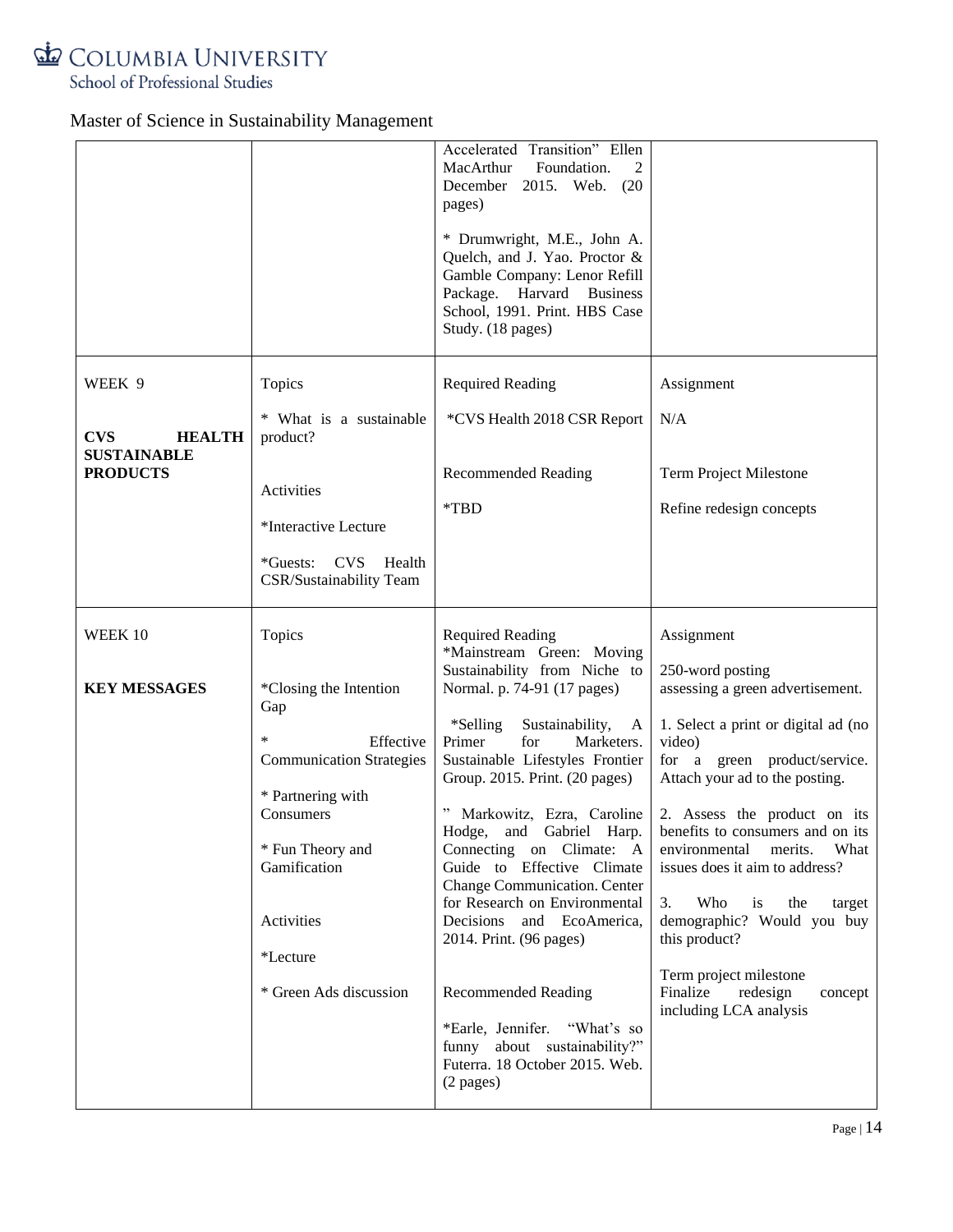

|                    |                                       | ∗<br>"Sizzle, the New Climate<br>Message. Futerra Sustainability<br>Communications. 2018. Web.<br>$(32 \text{ pages})$ |                                                                           |
|--------------------|---------------------------------------|------------------------------------------------------------------------------------------------------------------------|---------------------------------------------------------------------------|
|                    |                                       | *"Particular about Particulates."<br>The<br>Economist.<br>The<br>Economist<br>Newspaper, 14                            |                                                                           |
|                    |                                       | Jan. 2016. Web. (2 pages)                                                                                              |                                                                           |
|                    |                                       | * Kamal, Ashok. "The Not-At-<br>All-Distant<br>Future<br>of<br>Green                                                   |                                                                           |
|                    |                                       | Gamification."GreenBiz.<br>31 Oct. 2011. Web. (2 pages)                                                                |                                                                           |
|                    |                                       | * No Impact Man Trailer. Perf.<br>Colin<br>Michelle<br>Conlin.<br>Beavan,                                              |                                                                           |
|                    |                                       | Youtube, 29<br>July 2009. Web. (2:23 mins)                                                                             |                                                                           |
| WEEK 11            | Topics                                | <b>Required Reading</b>                                                                                                | Assignment                                                                |
| <b>CREDIBILITY</b> | * Greenwashing and how<br>to avoid it | * Neff, Jack. "FTC Issues Final<br>Version of<br>Green Guides." Ad Age. 1 Oct.                                         | 250-word posting<br>about the<br>Body Shop case.                          |
|                    | * Certifications                      | 2012. Web. (4 pages)                                                                                                   | 1. How did the acquisition effect                                         |
|                    | Activities                            | $\ast$<br>Guides for the Use of<br>Environmental<br>Marketing                                                          | L'Oreal's brand image?                                                    |
|                    | * Interactive lecture                 | Claims, § 16 CFR Part 260<br>(2012). Print. U.S. Federal                                                               | 2. How did the acquisition effect<br>The                                  |
|                    |                                       | Trade                                                                                                                  | Body Shop's brand                                                         |
|                    | * Case Study discussion               | Commission (36 pages)                                                                                                  | image?                                                                    |
|                    |                                       | Rajiv Fernando. "The Body<br>Shop: Social Responsibility or                                                            | * Purkayastha, Debapratim, and 3. Is Body Shop guilty of<br>greenwashing? |
|                    |                                       | Sustained<br>Greenwashing.?"<br>Case Studies in Sustainability                                                         | <b>Term Project Milestone</b>                                             |
|                    |                                       | Management and Strategy: The<br>Oikos Collection. Sheffield:                                                           | Ideate launch strategy.                                                   |
|                    |                                       | Greenleaf, 2007. Print. (23<br>pages)                                                                                  |                                                                           |
|                    |                                       | * Klonski, Evan. How to bring                                                                                          |                                                                           |
|                    |                                       | and eco-friendly product to<br>market. Inc. 2018. Web (1 page)                                                         |                                                                           |
|                    |                                       | <b>Recommended Reading</b>                                                                                             |                                                                           |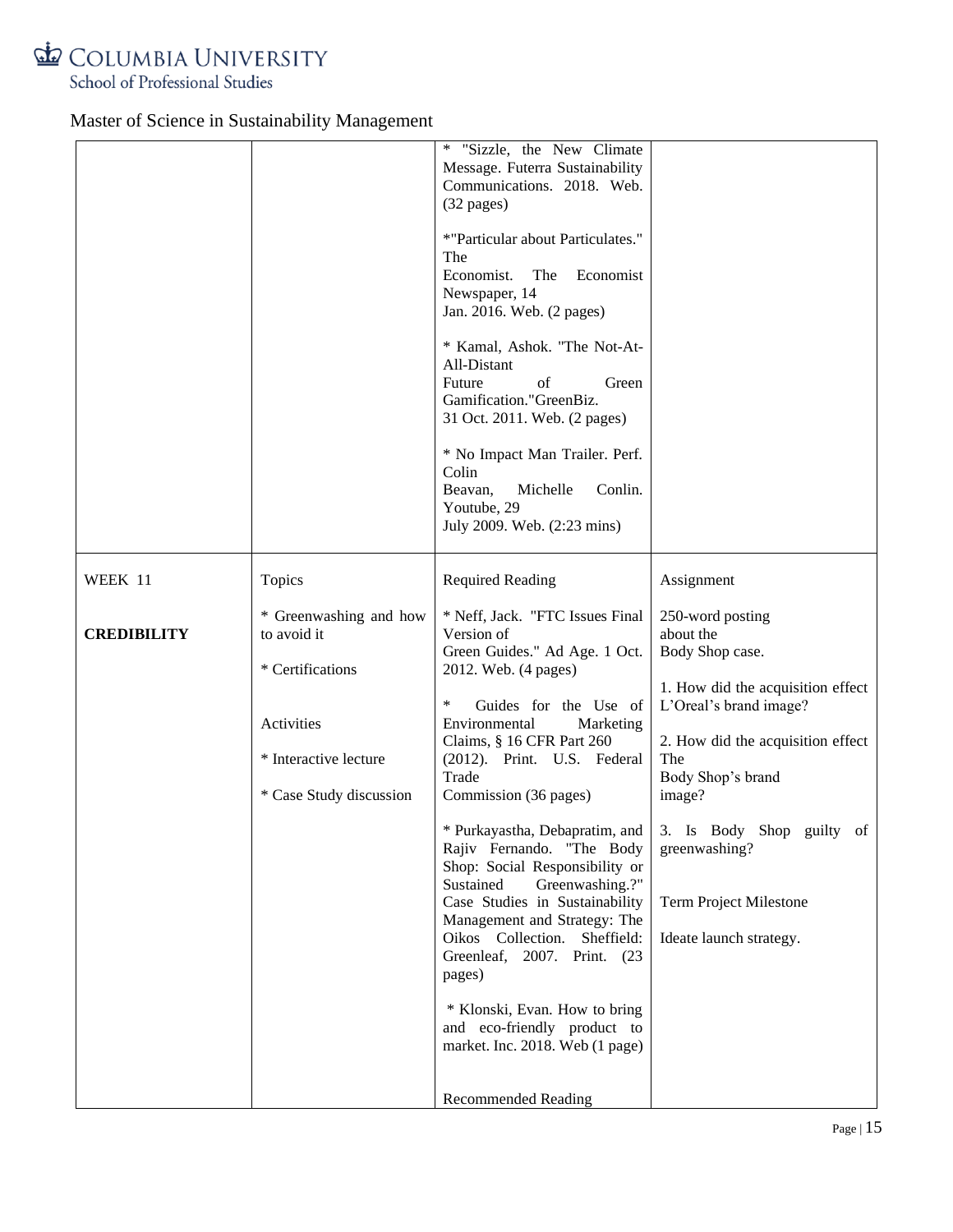

|                                               |                                                                                                                                                           | * Quraishi, Jen. "Fiji Water<br>Sued for<br>Greenwashing." Mother Jones.<br>7 January<br>2011. Web. (2 pages)<br>* TerraChoice. Seven Sins of<br>Greenwashing<br>Underwriters<br>Laboratories.<br>2010. p.1-30 (31 pages)                                                                                                                                                                                                                                                                             |                                                                                                                                                                                                                                                                                                                                                   |
|-----------------------------------------------|-----------------------------------------------------------------------------------------------------------------------------------------------------------|-------------------------------------------------------------------------------------------------------------------------------------------------------------------------------------------------------------------------------------------------------------------------------------------------------------------------------------------------------------------------------------------------------------------------------------------------------------------------------------------------------|---------------------------------------------------------------------------------------------------------------------------------------------------------------------------------------------------------------------------------------------------------------------------------------------------------------------------------------------------|
| WEEK 12                                       | Topics                                                                                                                                                    | <b>Required Reading</b>                                                                                                                                                                                                                                                                                                                                                                                                                                                                               | Assignment                                                                                                                                                                                                                                                                                                                                        |
| <b>IMPLEMENTATION</b>                         | *Media planning<br>*Reaching your<br>target<br>audience<br><i>*Loyalty</i><br>*The Funnel<br>Activities<br>*Interactive Lecture<br>*Case Study Discussion | *Rangan,<br>V.<br>Kasturi.<br>Population<br>Services<br>International:<br>The<br>Social<br>Marketing<br>Project<br>in<br>Bangladesh.<br>Boston,<br>MA:<br>Harvard Business School, 1985.<br>Print. p.<br>$1-19(19$ pages)<br>$\ast$<br>Savic, Sasha.<br>5-secrets-<br>making-winning-media-plan.<br>Adweek. 27 June 2016. Web. (1<br>page)<br><b>Recommended Reading</b><br>* Wessley, Tami. "Top 10 Most<br><b>Effective Marketing Strategies."</b><br>Weidert Group. 20 Aug 2012.<br>Web. (3 pages) | 250-word posting<br>about the PSI case<br>1. Why was the launch of the<br>Maya product not a success?<br>2. Describe Maya's intended<br>target market. In what ways does<br>it differ from Raja's target<br>market?<br>3. What would you have done this<br>differently for the Maya launch?<br>Term Project Milestone<br>Finalize launch strategy |
| WEEK 13<br><b>TEAM</b><br><b>PRESENTATION</b> | <b>Oral Presentations</b><br>Topics:<br>*Product<br>Redesign<br>$\&$<br><b>Launch Proposals</b><br>Activities:<br>*Group Presentations<br>*Q&A            | n/a                                                                                                                                                                                                                                                                                                                                                                                                                                                                                                   | *All Term Project<br>Presentation slides due on Canvas<br>no later than midnight<br>Monday                                                                                                                                                                                                                                                        |
| WEEK 14<br><b>OPPORTUNITIES</b>               | Topics<br>*Assessing<br>investment<br>opportunities<br>for                                                                                                | <b>Required Reading</b><br>$\ast$<br>Doering, Don S., Amy<br>Cassara, Christian Layke, Kanet                                                                                                                                                                                                                                                                                                                                                                                                          | Assignment<br>250-word posting on                                                                                                                                                                                                                                                                                                                 |